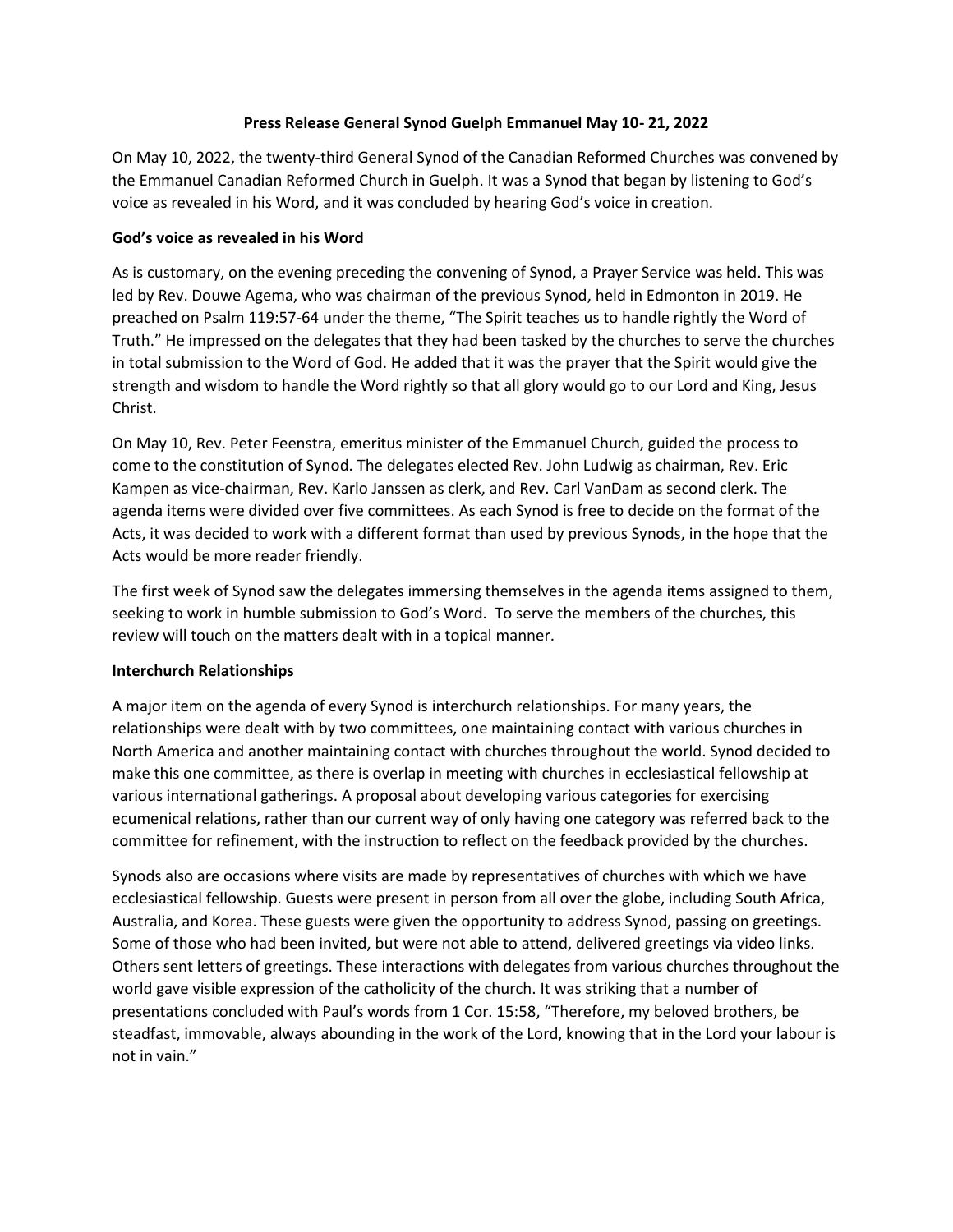In reviewing the reports of the committees looking after interchurch relationships, and hearing the presentations of the guests, Synod was made aware of the struggles and joys of these various churches throughout the world. A general theme was that, while COVID had been hard on the churches, God had graciously preserved his churches through this time.

## **Standing Committee for the Book of Praise (SCBP)**

The previous Synod had mandated the SCBP to suggest some more hymns, as well as Psalm versions with different melodies, for testing in the churches. The Committee put in a herculean effort over the past three years to fulfill this mandate, soliciting song suggestions, coming up with a suggested list of hymns and Psalms, receiving and considering feedback, and then preparing a report for this Synod. The whole process of testing these songs was greatly hindered by the inability to gather for worship because of the COVID outbreak. When all the factors were considered, Synod considered it best to provisionally approve the Psalms and Hymns, deleting a few as suggested by the SCBP, for use in the worship services. The Committee was mandated to serve Synod 2025 with final recommendations based on further review of feedback received.

Synod also had to deal with overtures to eliminate the Hymn cap of one hundred hymns, set by Synod Chatham 2004. The overtures argued that removing this cap need not jeopardize the priority of the use of the Psalms in worship. Synod was not persuaded and decided to retain the hymn cap. Retaining this cap, however, will not affect the testing of hymns during the worship service for the next three years.

Under the heading of the SCBP, mention can be made of suggestions regarding forms for the celebration of the Lord's Supper. It was decided to remove the qualifier "For the second service" from the abbreviated form. That qualifier was put in place in a time when churches would have a celebration of the Lord's Supper in both services on a Sunday. It now enables the churches to use this as an alternate form. There was also an overture to adopt some shorter forms for the celebration of the Lord's Supper. Synod decided to mandate the SCBP to present the next General Synod with more possible forms, perhaps using some of the forms of our sister churches.

# **Canadian Reformed Theological Seminary (CRTS)**

A highlight of this Synod was the appointment of Dr. Reuben Bredenhof, Minister of the Free Reformed Church of Mt. Nasura, Western Australia, as Professor of Ministry and Mission. His appointment was necessitated by the upcoming retirement of Dr. A. DeVisser at the end of the Academic Year 2022/23, at which time he will have served the churches at CRTS for 19 years. On Monday evening, May 16, Dr. Bredenhof addressed the members of Synod and guests via video link. He indicated that it was most humbling to receive this expression of trust, and to be granted the beautiful opportunity and privilege to train young men who are getting ready for a life of ministry and mission at CRTS. He thankfully accepted the appointment and was eagerly looking forward to beginning his task. Dr. DeVisser also spoke to the Synod and guests, expressing gratitude to the Lord for the opportunity to serve the churches for 18 years in his task at the seminary.

Synod dealt with many other matters related to the Seminary and preparation for the ministry. It received the general report on the operations of the Seminary over the past number of years, as well as reports about funding for the pastoral training program and the fund for needy students. With much